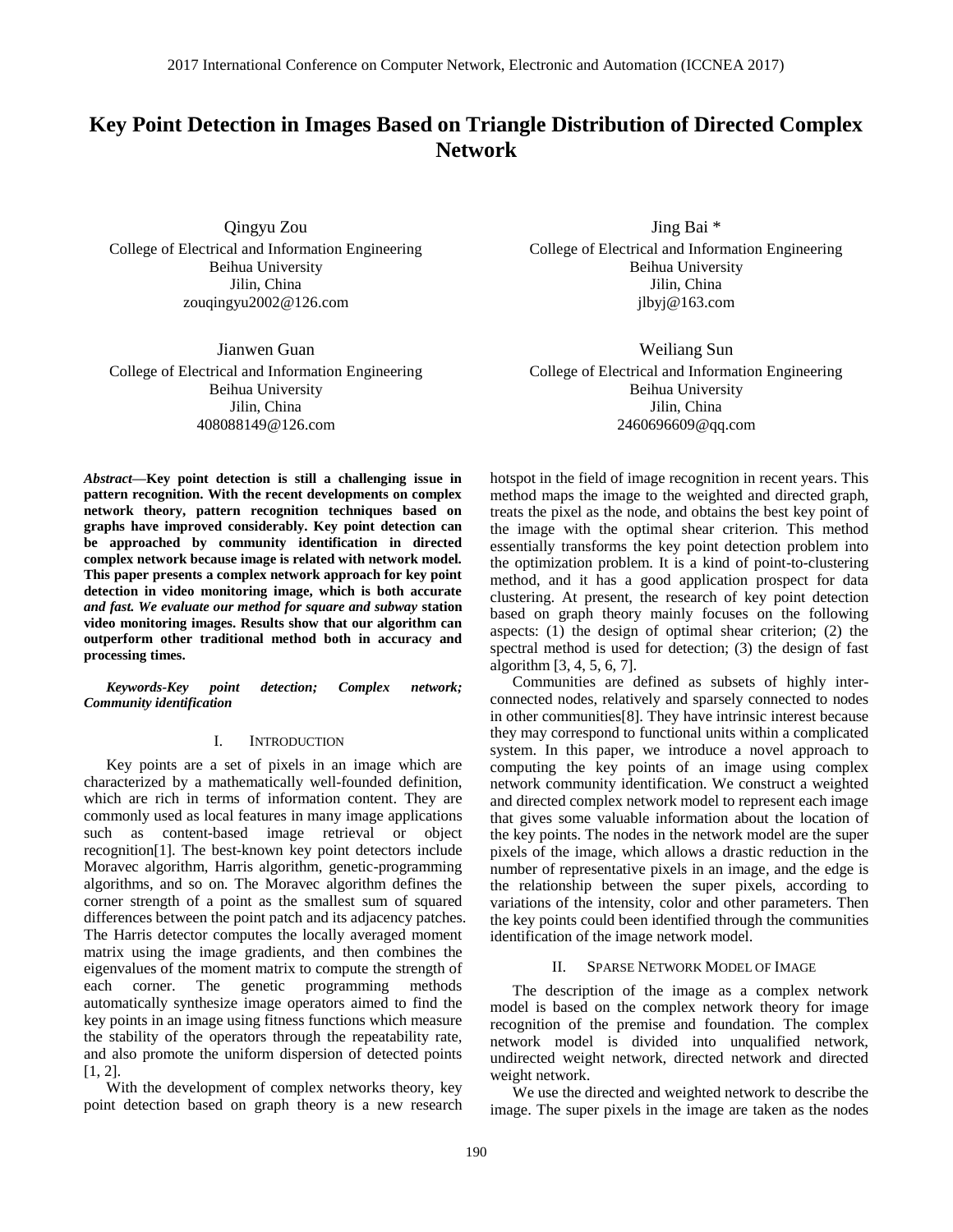of the network, and the luminance difference  $|I(p_i) - I(p_j)|$  of the two pixels  $[i, j]$  is used as the weight between the two points  $w_{i,j}$ , when the image is grayscale. When the image is a color map, the edge weight  $w_{i,j}$  between node *i* and *j* is the RGB European distance of them.

$$
W_{i,j} = \frac{\sqrt{(R_i - R_j)^2 + (G_i - G_j)^2 + (B_i - B_j)^2}}{\sqrt{3}}
$$
(1)

Where R, G, and B are the RGB values of the pixels, respectively. The direction of the edge in the network is the brightness of the pixels point to the brightness of small pixels.

In order to make the uniform network into a complex network, we calculate the Euclidean distance between any two pixels. Then set the radius threshold *r* and delete the links between the nodes in the network where the distance are greater than r. The final weight of the complex network links  $w_{ii}$  is given by the formula (2) [9, 10, 11, 12]. The complex network model of the image is constructed as shown in Fig. 1. The characteristics of the complex network model of image are shown in the Table 1.

$$
w_{ij} = \begin{cases} |I(p_i) - I(p_j)|, & \left(\text{dist}(p_i, p_j) \le r\right) \\ 0, & \left(\text{dist}(p_i, p_j) > r\right) \end{cases} \tag{2}
$$

TABLE I. THE CHARACTERISTICS OF THE COMPLEX NETWORK MODEL

| <b>Characteristic</b> | Value  |
|-----------------------|--------|
| Node                  | 3775   |
| Link                  | 610561 |
| Average in-out-degree | 4132.2 |
| Average in-closeness  | 0.0463 |
| Average out-closeness | 0.0928 |
| Average betweenness   | 4635.7 |
|                       | 35     |

Degree measure the number of edges connected to it in a network. Although degree is a simple centrality measure, it can be very illuminating. Closeness measures the mean distance from a node to other vertices. This quantity takes low values for vertices that are separated from others by only a short geodesic distance on average. Such vertices might have better access to information at other vertices or more direct influence on other vertices. Betweenness measures the extent to which a node lies on paths between other vertices. Vertices with high betweenness centrality may have considerable influence within a network by virtue of their control over information passing between others[14].

#### III. NETWORK COMMUNITY IDENTIFICATION

Before you begin to format your paper, first write and save the content as a separate text file. Keep your text and graphic files separate until after the text has been formatted and styled. Do not use hard tabs, and limit use of hard returns to only one return at the end of a paragraph. Do not add any kind of pagination anywhere in the paper. Do not number text heads-the template will do that for you.

Finally, complete content and organizational editing before formatting. Please take note of the following items when proofreading spelling and grammar:

## *A. Triangle Vertexes Weightiness*

In general, the simple building blocks of complex networks are a small structure of several nodes called motif[15]. Network motifs are small subgraphs that can be found in a network statistically significantly more often than in randomized networks. Among the possible motifs, the simplest one is the triangle which represents the basic unit of transitivity and redundancy in a graph, see Fig. 2.

As shown in Fig. 2, there are 13 triangle cases at most, including 39 vertexes, in an arbitrary directed network. We compare all three vertexes one another for each triangle *T<sup>i</sup>* and merge the code of vertexes had the same place. Then, there are 30 special vertexes for triangles, encoded from 1 to 30 in Fig. 2. We assign different weights  $w_i$  to different vertexes *i*, because some complex triangles contain the simple triangles, such as triangle 11 contain 1. We assign higher weights to the vertexes whose are not affected by other vertexes, and lower weights to depend on other vertexes. The  $w_i$  is calculated using a function as follows:

$$
w_i = \frac{TC_i}{\max(TC_i)}\tag{3}
$$

where  $TC_i$  means the number of vertexes affected by vertex *i*. We consider that each vertex affects itself. For instance, for vertexes 1,  $TC<sub>I</sub>=2$ , since it affects vertexes 25 and itself; similarly,  $TC_6 = 3$ , since vertex 6 affected vertexes 17, 20 and itself.

#### *B. Triangle Degree*

The number of triangles that the node touches is the triangle degree of it. The eigenvalue of nodes is used to measure the structure characteristic of nodes in network. The eigenvalue of node *i* is defined as follow:

$$
\xi(n_i) = \sum_{t \in \phi} n_i^i w_t \tag{4}
$$

where  $n_i$  is a node in the network  $n_i$ <sup>*i*</sup> is the number of triangle vertexes connected node *i* in the position *t*.

#### *C. Process of Network Community Identification*

- Construct the complex network model of image.
- Calculate the triangle degree of each node in a complex network model.
- Hierarchical clustering according to node degree.
- Calculate the best value of each segmentation.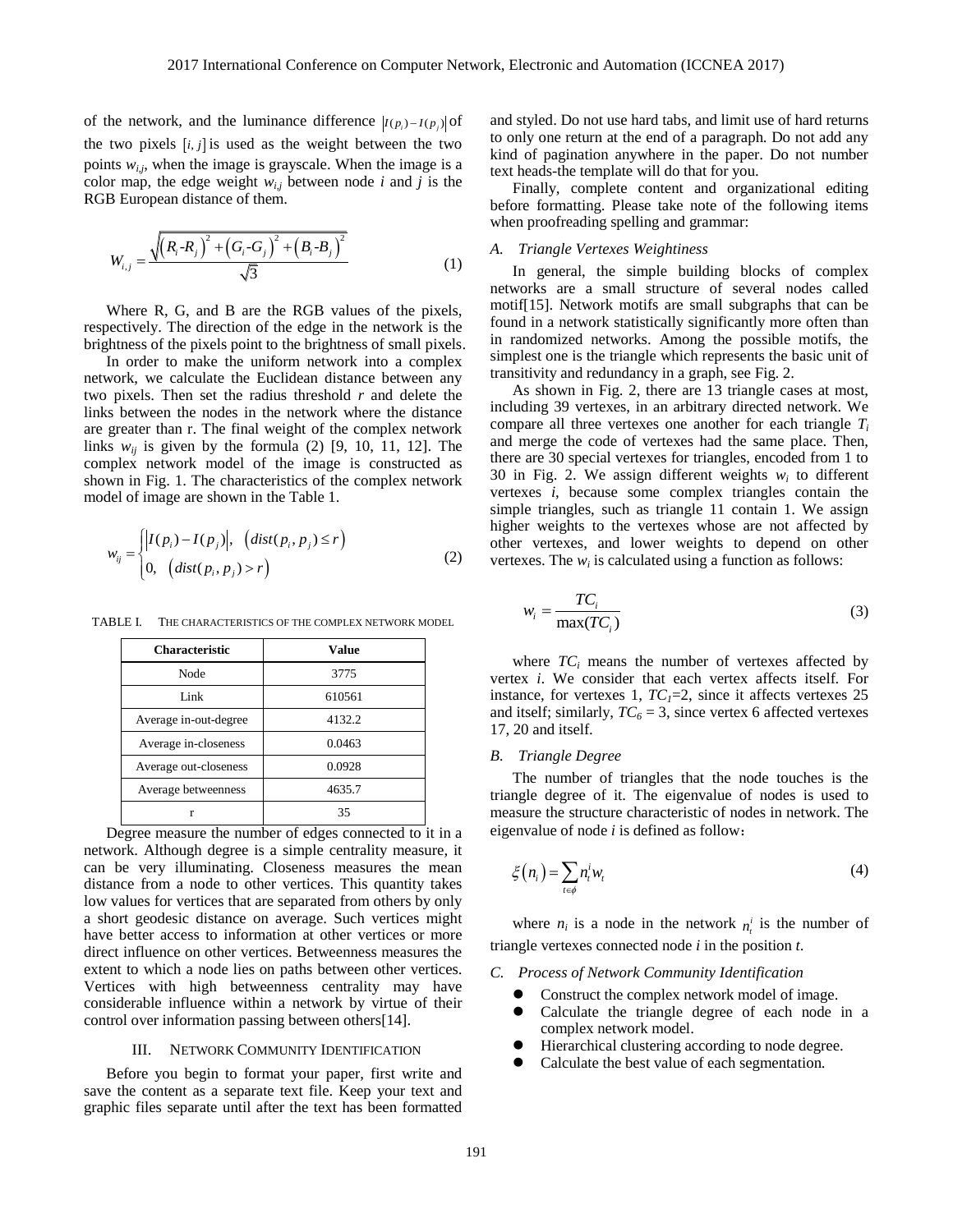Extract key points from the image according to the division of the communities in the complex network model.

## IV. RESULTS AND DISCUSSION

In order to verify the effectiveness of the proposed algorithm, we use this method for square and subway station video monitoring image. In two experiments we compare our method with Harris algorithm, which is a well know key point detection approaches.

#### *A. Experiment 1-Square*

This first experiment, we employed a square image. The characteristics of the complex network model of square image are shown in the Table 2. Fig. 3 shows the key point detection results of square image produced by our algorithm (a) and Harris algorithm (b). The clustering results of square image by our algorithm obtained a total of 6 communities. Our algorithm based on community identification producing 55 key points, which 41 nodes are valid nodes. Harris algorithm producing 138 key points, which 24 nodes are valid nodes.

TABLE II. THE CHARACTERISTICS OF THE SQUARE IMAGE COMPLEX NETWORK MODEL

| <b>Characteristic</b>   | <b>Value</b> |
|-------------------------|--------------|
| Node                    | 885          |
| Link                    | 3344         |
| Average in-out-degree   | 128.21       |
| Average in-closeness    | 0.0566       |
| Average out-closeness   | 0.0658       |
| Average betweenness     | 148.22       |
| $\mathbf{r}$            | 35           |
| Maximum $Q_{od}$ -value | 0.1736       |

## *B. Experiment 2-Subway Station*

In this experiment, we employed a subway station image. The characteristics of the complex network model of square image are shown in the Table 3. Fig. 4 shows the key point detection results of subway station image produced by our algorithm (a) and Harris algorithm (b). The clustering results of subway station image by our algorithm obtained a total of 7 communities. Our algorithm based on community identification producing 51 key points, which 30 nodes are valid nodes. Harris algorithm producing 6 key points, which 3 nodes are valid nodes.

|                       | TABLE III. THE CHARACTERISTICS OF THE SUBWAY STATION IMAGE |
|-----------------------|------------------------------------------------------------|
| COMPLEX NETWORK MODEL |                                                            |

| <b>Characteristic</b>   | Value  |
|-------------------------|--------|
| Node                    | 732    |
| Link                    | 24146  |
| Average in-out-degree   | 1280.9 |
| Average in-closeness    | 0.0489 |
| Average out-closeness   | 0.0513 |
| Average betweenness     | 640.66 |
| r                       | 50     |
| Maximum $Q_{od}$ -value | 0.1040 |

## V. CONCLUSION

Is this paper we presented a feasible algorithm based on complex networks and pixels for the key point detection in video monitoring images. This algorithm construct the complex network model of image based on the characteristics of image super pixels, firstly. Then identify the key nodes according to triangle distribution features of image directed complex network model by community identification. We showed that it provides accurate key point of video monitoring images within very low processing times.

### ACKNOWLEDGMENT

This work is supported mostly by the Jilin Province department of education Science and Technology Plan Projects. (Grant NO. 201658), partially by the Beihua University Dr. Scientific Research Fund (Grant NO. 2015557) and partially by the Jilin Province in the Science and Technology Development Plan Project (Grant NO. 20170520057JH and NO. 20160418038FG).

#### **REFERENCES**

- [1] R. Criado, M. Romance, et al., "Interest point detection in images using complex network analysis," Journal of Computational and Applied Mathematics, vol. 236, Dec. 2012, pp. 2975-2980.
- [2] Z. X. Wu, X. Lu, et al., "Image edge detection based on local dimension: A complex networks approach," Physica a-Statistical Mechanics and Its Applications, vol. 440, 2015, pp. 9-18.
- [3] K. Jieqi, L. Shan, et al. "A complex network based feature extraction for image retrieval," IEEE Press, 2014.
- [4] J. Tang, Y. Chen, et al., "Image Modeling and Feature Extraction Method Based on Complex Network," Computer Engineering, vol. 39, 2013, pp. 243-247.
- [5] Y. Chen, J. Tang, et al., "Image representation and recognition based on directed complex network model," Advances in Intelligent Systems and Computing, vol. 212, 2013, pp. 985-993.
- [6] Q. Li, J. Ye, et al., Interest point detection using imbalance oriented selection, Pattern Recognition, vol. 41, 2008, pp. 672-688.
- [7] A. R. Backes, D. Casanova, et al., "Texture analysis and classification: A complex network-based approach," Information Sciences, vol. 219, 2013, pp. 168-180.
- [8] M. E. J. Newman, "Communities, modules and large-scale structure in networks," Nature Physics, vol. 8, 2012, pp. 25-31.
- [9] J. d. A. S. Wesley Nunes Gonçalves, Odemir Martinez Bruno, "A Rotation Invariant Face Recognition Method Based on Complex